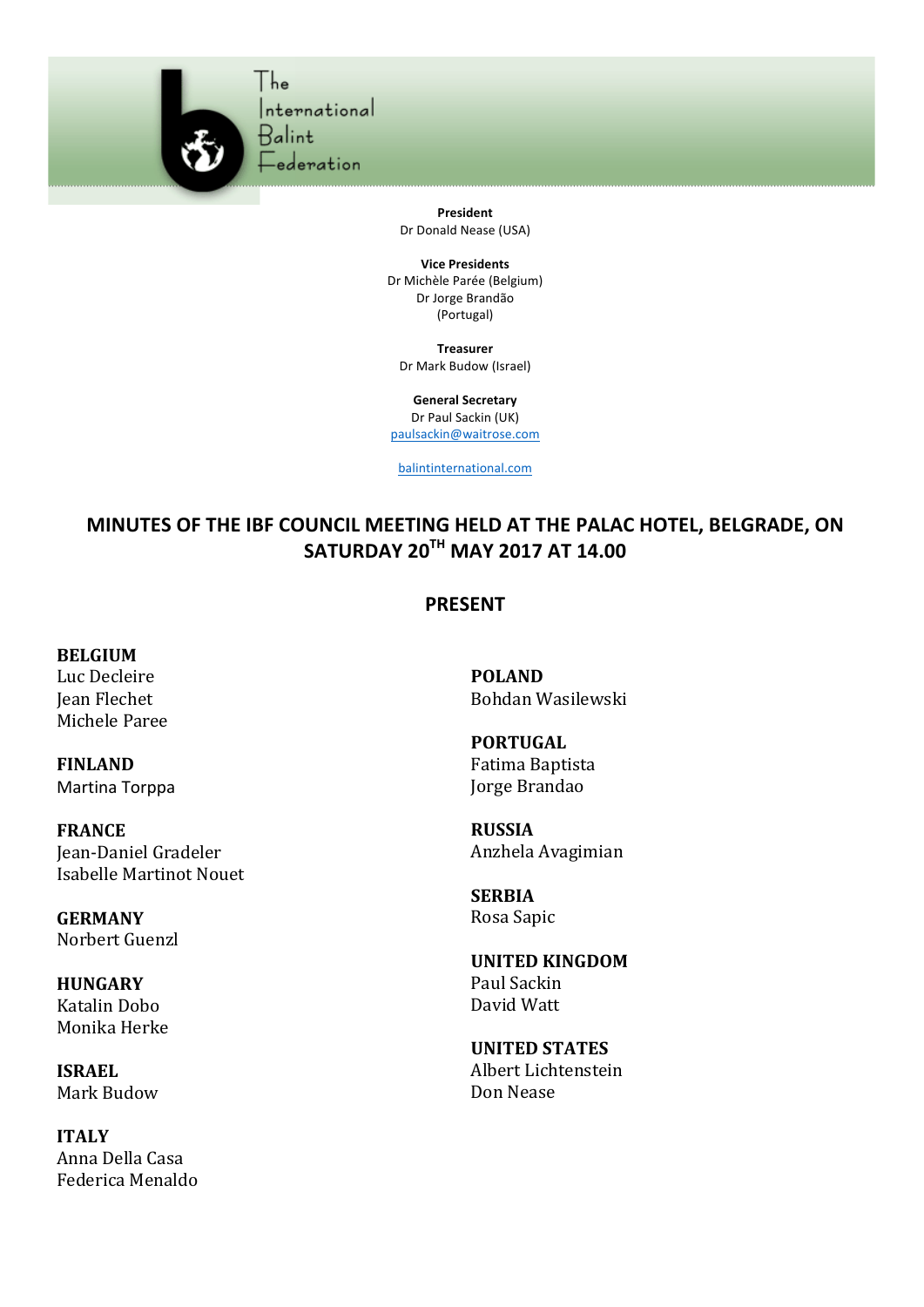

- **1.** Welcome Don welcomed everybody to the meeting
- 2. **Apologies** Romania and St. Petersburg
- **3.** Minutes of the Council Meeting in Warsaw on September 18<sup>th</sup> 2016 These were agreed to be correct apart from Paragraph 17 where Philippe Guillou should be Philippe Jaury
- **4.** Matters of information not otherwise on the agenda i WONCA Rio was successful with a workshop including 5 Balint groups. Jorge and Alice will be facilitating a workshop in Brazil to discuss leadership and it is hoped this will lead to the formation of a Brazilian Society. Grant from Brazilian Society of Family Medicine to pay for travel for the facilitators. ii Congratulations to Armenia which has formed a Society and the Board is considering IBF membership.
- **5. Treasurer's report accounts 2016** Mark presented the 2016 accounts showing a loss of 943 Euros for the year, essentially as planned. Mark explained that the profit of about 1200 Euros on Warsaw was included. Bohdan wished to thank Mark for all his work on the Warsaw meeting
- **6.** Auditors' report Paul read the following written report from the auditors. 'In our function as revisers appointed by the IBF to check the accountancy of the Federation managed by the Treasurer and the Board as a whole, we give the following report: We have checked the financial records and verifications of the Federation. We found everything in good order and well conscientiously managed. We approve of the management and recommend the Council to approve the accounts for the period January  $1^{st}$  to December  $31^{st}$  in Year 2016 and approve of the economic management of IBF affairs by the Board by granting the Board members discharge of responsibility for this period. Signed on 11<sup>th</sup> April 2017 in Colbert and Stockholm by Janet Walker and Pia Soderberg.' Council approved the report and proposed grateful thanks to Janet and Pia.
- **7.** Budget 2017 Mark explained that membership fees were less than in 2016 because Croatia had not paid and was out of contact. A loss of about 2000 Euros was predicted, as planned for. Mark again appealed to Societies to make clear when they pay which Society the money comes from, as several Societies have bank accounts in different countries from their own. The budget was approved. Ideas to promote Balint work worldwide are always welcome.
- **8.** Board members and auditors 2017-19 The re-election of the Board and of Janet Walker as auditor was approved. Jean-Daniel Gradeler was approved as auditor in succession to Pia Soderberg. All these appointments are from September 2017 for two years. It was agreed that Jean-Daniel is authorised for 'Tittar behorighet', allowing him access to our account at Nordea without authorization to make financial transactions. Pia has agreed to continue as liaison with the Swedish banks and authorities and the Council authorises her to submit documents to the Nordea bank.
- **9. Reports from National Societies** Michele presented her summary of the reports received. She pointed out what good work was being done. The summary will be posted on the website. It is not too late for Societies to send in their reports and please do send Paul details of your national events for inclusion on the IBF website. Bohdan made a plea for Ukraine to join the IBF. Don explained that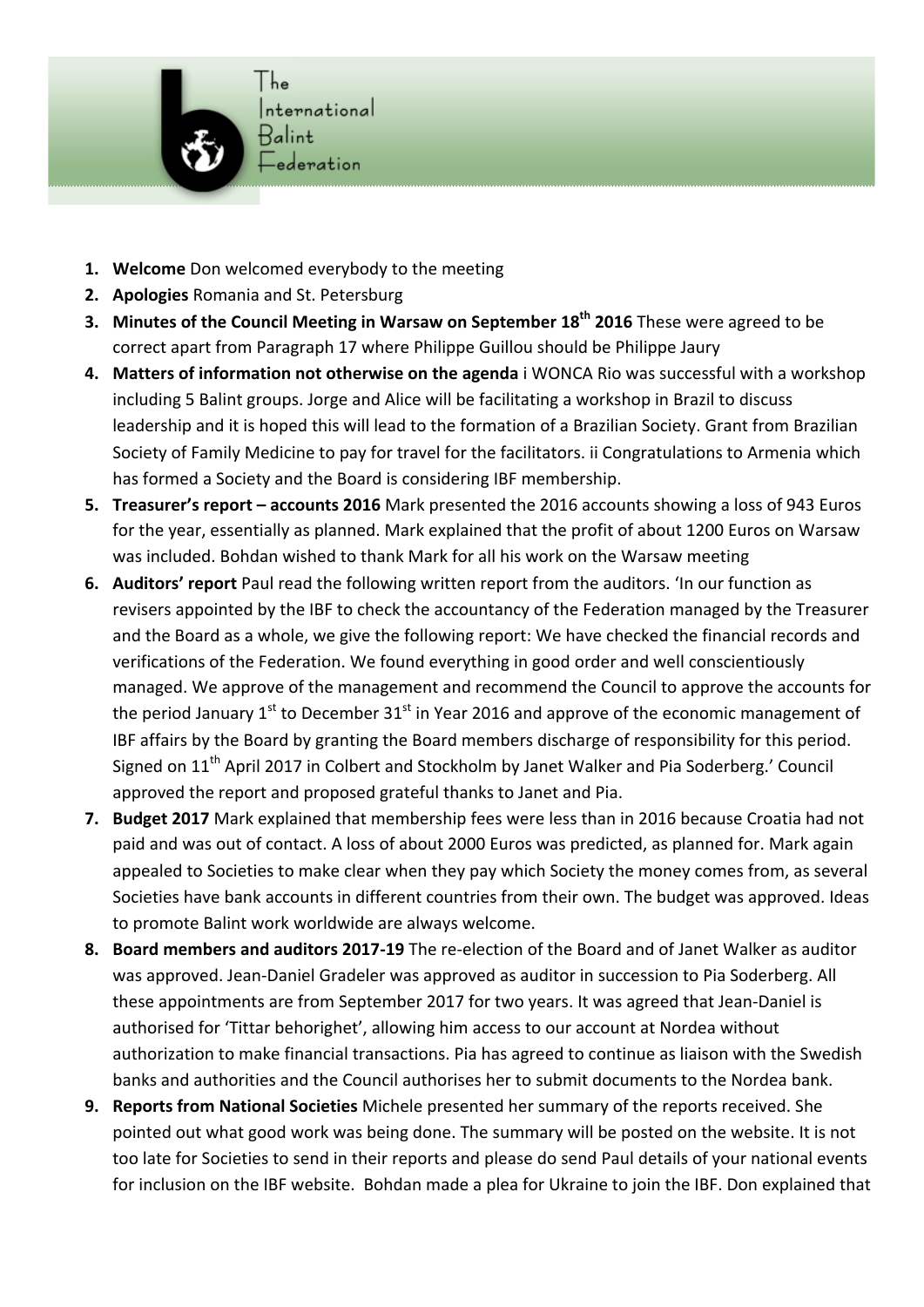

no application had been received but the Board would be happy to consider an application at any time. Thanks to Michele for her work.

- 10. Conference Belgrade. Thanks to Rosa and her colleagues for a very successful conference. Rosa explained that the process of planning and running the conference had helped their Society too.
- **11.** International Congress Oxford, UK, September 6-10 2017. a) Report on progress. David reported that there were 115 registrations so far but there were plenty more places, even some double rooms still available. The psychodrama group is full. So far only two people have applied for the French speaking group. The Council thanked the organisers for all their work so far b) Bursaries. There were 24 applications for bursaries and yesterday the Board chose the 12 winners
- 12. Council meeting first half of 2018 Bids were received from Romania and France. The Romanian proposal was shown and Jean-Daniel spoke to the French one. All voted for the French proposal apart from three abstentions. The dates are May 25-27 2018. Paul will contact Albert to say that the reason we went for France was because of the difficulty of access for the Romanian venue. However we hope that some IBF members will come to the 25<sup>th</sup> anniversary conference anyway. Action Paul
- 13. Leadership Conference second half of 2018. To be held in Helsinki at the Sofia Hotel. Martina announced the dates as 28-30 September.
- 14. International Congress 2019. This will be in Porto, Portugal. Jorge will make a presentation at Oxford. The theme may be around Balint work seeing medical practice with other eyes.
- 15. Foundation for Social and Psychosomatic Medicine (Ascona) Don reported that there were 49 entries for the essay prize with 3 readers for each. The jury has made its final choice- winners from US, Australia and Israel. The book of best essays is being published by a publishing house; IBF would contribute 50% of the cost, 2250 Euros. The Foundation hopes the prize and book will promote relationship centred medicine. The Introduction will mention IBF and Balint. The Board endorsed the publication and funding, with notification of the Council. Future funding will be a year by year decision.
- **16. Maintaining the Balint literature repository** Martina will work on it and others are welcome to join her. A representative from each Society would be ideal. We wish to promote it, add new items and create categories for ease of searching. Perhaps launch updated repository in Oxford. Note that this is for any Balint-related papers, not just scientific research. Martina is happy to receive papers for inclusion. It was suggested that non-English articles have an abstract in English. Action all.
- **17. Next meeting is General Assembly** Oxford, UK, Saturday 9<sup>th</sup> September 2017 at 13.30